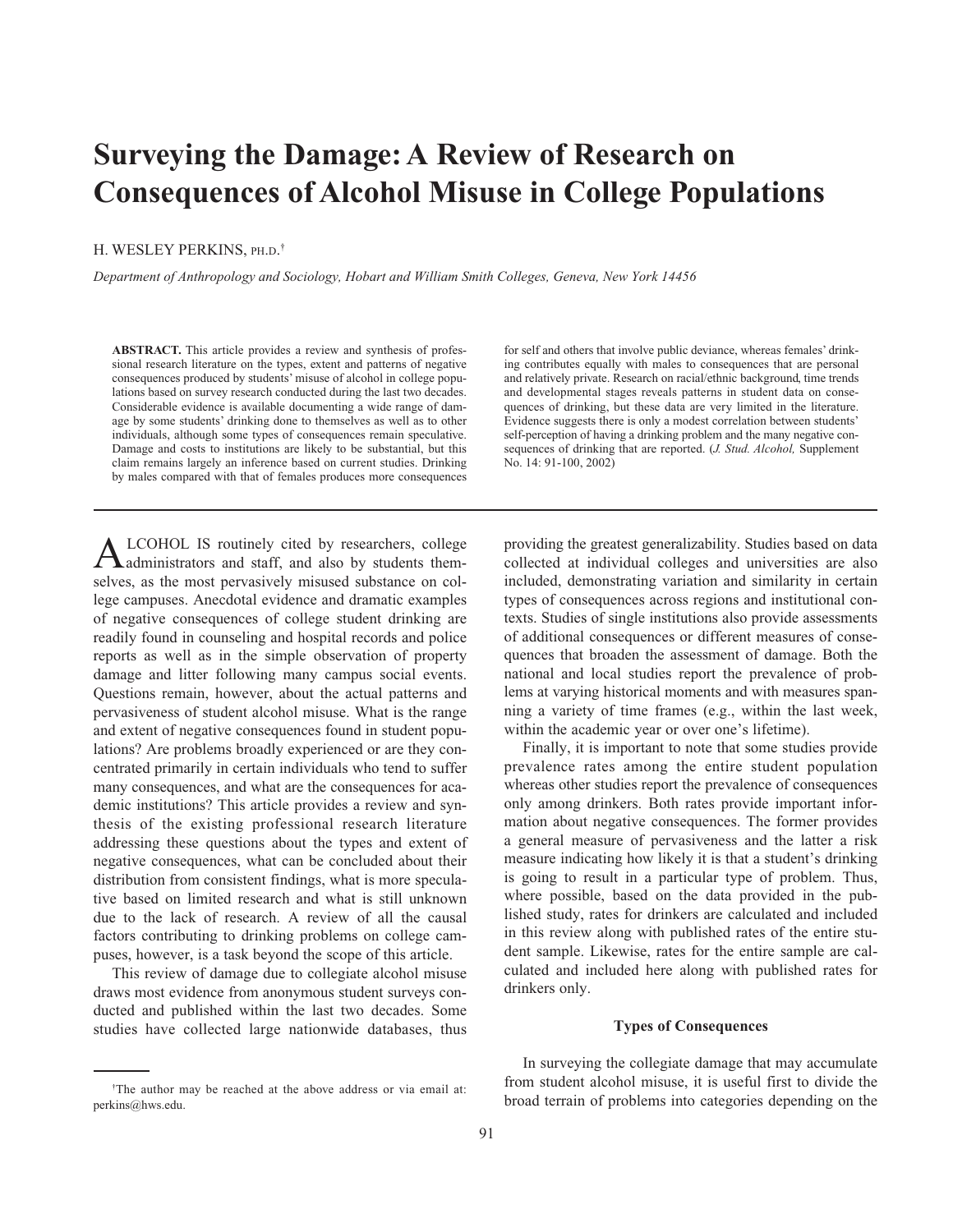object (self, others, institutions) and nature of the consequences. Table 1 presents the different foci used in cataloging the range of consequences in the college environment.

# *Damage to self*

Risky drinking behavior may be the cause or important contributing factor in many different academic, emotional, physical, social and legal problems experienced by undergraduates. Indeed, the picture of extensive harm to at least a significant minority of students on most campuses is clearly supported by the research.

*Academic impairment*. A substantial amount of empirical research is available demonstrating a connection between alcohol consumption and impaired academic performance. Among 41,581 students responding to the Core Alcohol and Drug Survey in representative mail and classroom administrations at 89 institutions holding FIPSE drug prevention program grants nationwide in 1992-94, 22% indicated that they had performed poorly on a test or project (26% of drinkers), and 28% had missed a class during the last year (33% or one-third of drinkers) due to alcohol or other drug use (Presley et al., 1996). Wechsler et al.'s (1998) nationwide College Alcohol Study surveyed a nationally representative sample of 14,521 students attending 116 fouryear colleges and universities in 1997 and found that 24% (30% of drinkers) reported missing a class within the current academic year as a result of drinking and 19% (23% of drinkers) reported getting behind in schoolwork during the current year as a result of drinking. Males drinking 5+ drinks or females drinking 4+ drinks in a row one or two times in a 2-week period were more than three times as likely to report getting behind in schoolwork due to their

TABLE 1. Potential negative consequences of college student drinking

| Damage to self                                   |
|--------------------------------------------------|
| Academic impairment                              |
| <b>Blackouts</b>                                 |
| Personal injuries and death                      |
| Short- and longer term physical illnesses        |
| Unintended and unprotected sexual activity       |
| Suicide                                          |
| Sexual coercion/rape victimization               |
| Impaired driving                                 |
| Legal repercussions                              |
| Impaired athletic performance                    |
| Damage to other people                           |
| Property damage and vandalism                    |
| Fights and interpersonal violence                |
| Sexual violence                                  |
| Hate-related incidents                           |
| Noise disturbances                               |
| <i>Institutional costs</i>                       |
| Property damage                                  |
| Student attrition                                |
| Loss of perceived academic rigor                 |
| Poor "town-gown" relations                       |
| Added time demands and emotional strain on staff |
| Legal costs                                      |

drinking in the current year in comparison with more moderate drinkers, and males drinking 5+ or females drinking 4+ drinks in a row on at least three occasions in a 2-week period were more than eight times more likely to report this problem.

Similarly, Engs et al.'s (1996) Student Alcohol Questionnaire administered to 12,081 students who were contacted in a demographically representative quota sample of 168 four-year institutions across the United States in 1994 revealed higher levels of consumption associated with markedly higher rates of alcohol-related academic problems. Among "low-risk drinkers" (males consuming 21 or fewer drinks and females consuming 14 or fewer drinks per week), 11% had missed class due to a hangover, and less than 3% noted having received a lower grade due to drinking. Among "high-risk" drinkers (22+ drinks/week for males and 15+ drinks/week for females), however, more than half of these survey respondents had missed classes due to a hangover, and more than 15% reported receiving a lower grade due to their drinking.

High rates of drinking-related academic problems can be found in demographically diverse campus settings. For example, Werch et al. (1987) found that 18% of a sample of 410 students (23% of drinkers in the sample) attending a midsize southern university admitted they had missed class due to a hangover in the past year. Perkins (1992) found one-third of students reporting they had missed classes or examinations or had performed poorly on assignments due to their drinking during the academic year in a sample of 584 students from a small, private college with few abstainers in the Northeast.

In addition to students' subjective determinations of academic impairment, a consistent association between selfreported grade averages and levels of alcohol consumption is revealed in several studies. For example, among Core Survey respondents nationally (Presley et al., 1996), A average students consumed an average of 3.4 drinks per week, B average students were drinking 4.5 drinks, C students were drinking 6.1 drinks, and D or F students typically drank 9.8 drinks. This pattern was found at 2-year schools as well as 4-year institutions. Likewise, Engs et al. (1996) reported a consistent inverse relationship between weekly drink averages and grade point average in their national study. Of course, correlation does not prove causality here. Although quite plausible, it cannot be determined with certainty from these cross-sectional data that heavier drinking per se was responsible for the lower grade performances. Wood et al. (1997) provided this caution based on their study of 444 students attending a large midwestern university. Although they also found a bivariate association between problematic alcohol use and academic problems, most of the association was accounted for by controlling for family background factors and student academic characteristics that existed before any collegiate drinking.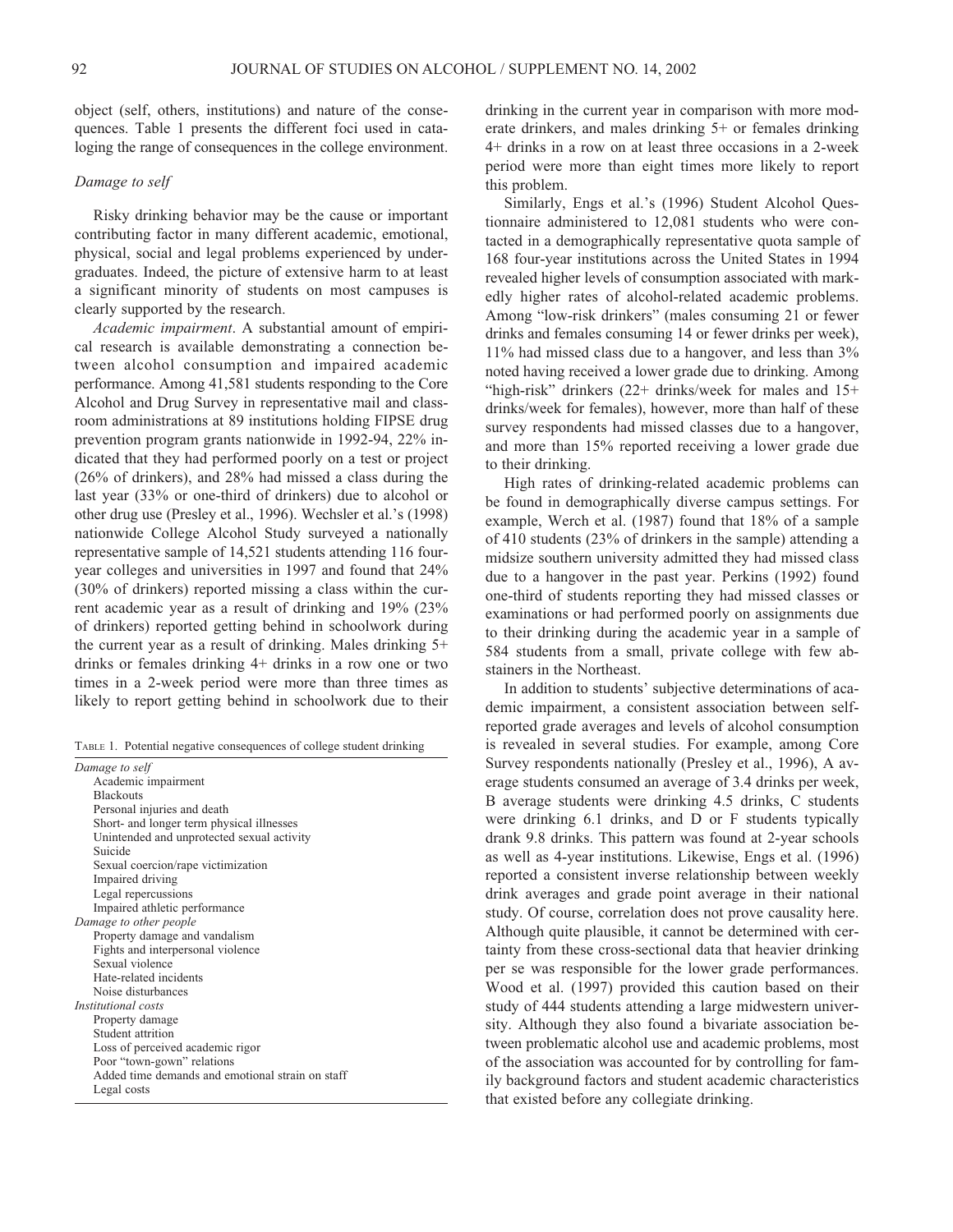*Blackouts*. The phenomenon of alcohol-induced "blackouts" or memory loss during periods of heavy drinking is a common consequence found among alcoholics but has also been found in other populations of drinkers as well. It is not always clear whether such reports include partial forgetting, or perhaps mistaking *blackout* if undefined as passing out (Buelow and Koeppel, 1995). Nevertheless, in the nationwide College Alcohol Survey (Wechsler et al., 1998), 22% of students (27% of drinkers) reported at least one incident of having forgotten where they were or what they did due to drinking in the past year. Similarly, 26% of respondents (31% of respondents who drank) in the Core Survey indicated that they had "had a memory loss" due to drinking or other drug use in the past year (Presley et al., 1996). Upward to almost half of all students in several studies of regionally diverse single institutions reported having had such experiences within their lifetime (Buelow and Koppel, 1995; Sarvela et al., 1988; Werner et al., 1993). Meilman et al. (1990) found 4.4% of students reporting a blackout within the last week in a random sample attending a private university in rural New England.

*Personal injuries*. Injuries to oneself as a result of one's drinking are not an uncommon consequence. The College Alcohol Study found 9% of students (12% of drinkers) in this category within a 1-year period nationwide (Wechsler et al., 1998), and the Core Survey (Presley et al., 1996) revealed 13% (15% of drinkers) reporting injury to self as a consequence of alcohol or other drug use within the year. Perkins (1992) found one of five students having experienced this consequence within the academic year at a private northeastern college where more than 95% of students drank alcohol.

*Physical illnesses*. Short-term health-related consequences of heavy drinking such as hangovers, nausea and vomiting are experienced by a large minority, if not the majority, of students on most campuses. The Core Survey of students at 89 schools across the nation produced a self-report result of 40% with at least one hangover (47% of drinkers) and 47% (56% of drinkers) having nausea or vomiting as a result of alcohol or other drug use within the year (Presley et al., 1996). In one study at a New England university where almost all students (97%) drank alcohol within the year, however, 29% of the student sample reported that anywhere from .5 to 24 hours of their normal functioning were lost "in recovery" from drinking in the last week (Meilman et al., 1990). Alcohol poisoning as a result of excessive consumption and occasional fatalities that result from these extremely high blood alcohol levels are not unfamiliar incidents in campus health centers and local hospital emergency rooms. However, evidence of these tragic consequences is found only in news headlines and anecdotal reports. Systematically collected data on the prevalence of student alcohol poisoning are not available in the research literature.

Longer term consequences of heavy alcohol use to one's health may include reduced resistance to illnesses. Selfreported illnesses were correlated with drinks consumed per week among undergraduates enrolled in a general education course at a large midwestern university (Engs and Aldo-Benson, 1995). Although light to moderate consumption was not significantly associated with increased health risks, consuming an average of 22 drinks or more per week was associated with increased upper respiratory infections, and consuming 28 drinks or more was associated with greater acute illness on an aggregate measure, thus suggesting that heavy alcohol consumption contributes to lowered resistance to common illnesses among students. Of course, social background correlates of health care and drinking behavior may contribute to this association.

*Unintended and unprotected sexual activity*. In recent years, research has considered the potentially increased risk of engaging in sexual activity unintentionally as well as the increased risk of not using protection against pregnancy or sexually transmitted diseases. A variety of measures assessing the incidence of these different but related consequences (unintended and unprotected sexual relations) have been employed in student surveys. At a college in New York, Perkins (1992) found that one-quarter of the students reported engaging in either unintended or unprotected sexual activity at least once as a result of drinking during the academic year, with 15% of males and 10% of females reporting multiple occurrences. Wechsler and Isaac (1992) found that heavy episodic drinkers in Massachusetts colleges were about three times as likely as other drinkers to engage in unplanned sexual activity. Meilman (1993) found that one in five undergraduates at a southeastern college acknowledged having participated in sexual intercourse as a result of being under the influence of alcohol since coming to college, and 17% of undergraduates had abandoned safesex techniques under the influence of alcohol (9% had done so on more than one occasion). In the 1997 College Alcohol Survey (Wechsler et al., 1998), 18% of this sample (23% of drinkers) had engaged in unplanned sexual activity during the academic year, and 9% (11% of drinkers) reported not using protection due to their drinking.

Among students sampled at 12 universities across the United States, Anderson and Mathieu (1996) found that, of those who had one or more sexual partners in the last year, 33% of the men and 17% of the women had let themselves drink "more than normal" at least once as a disinhibitor to make sex easier. In those circumstances, one-quarter of the sample did not initiate condom use. In another study, using a convenience sample of 210 participants from a large southeastern university, more than one-third of respondents reported drinking to enhance sexual experiences, and twothirds noted that their drinking had at some time had a negative consequence for them sexually (Poulson et al., 1998). In the same study, 70% of all students reported that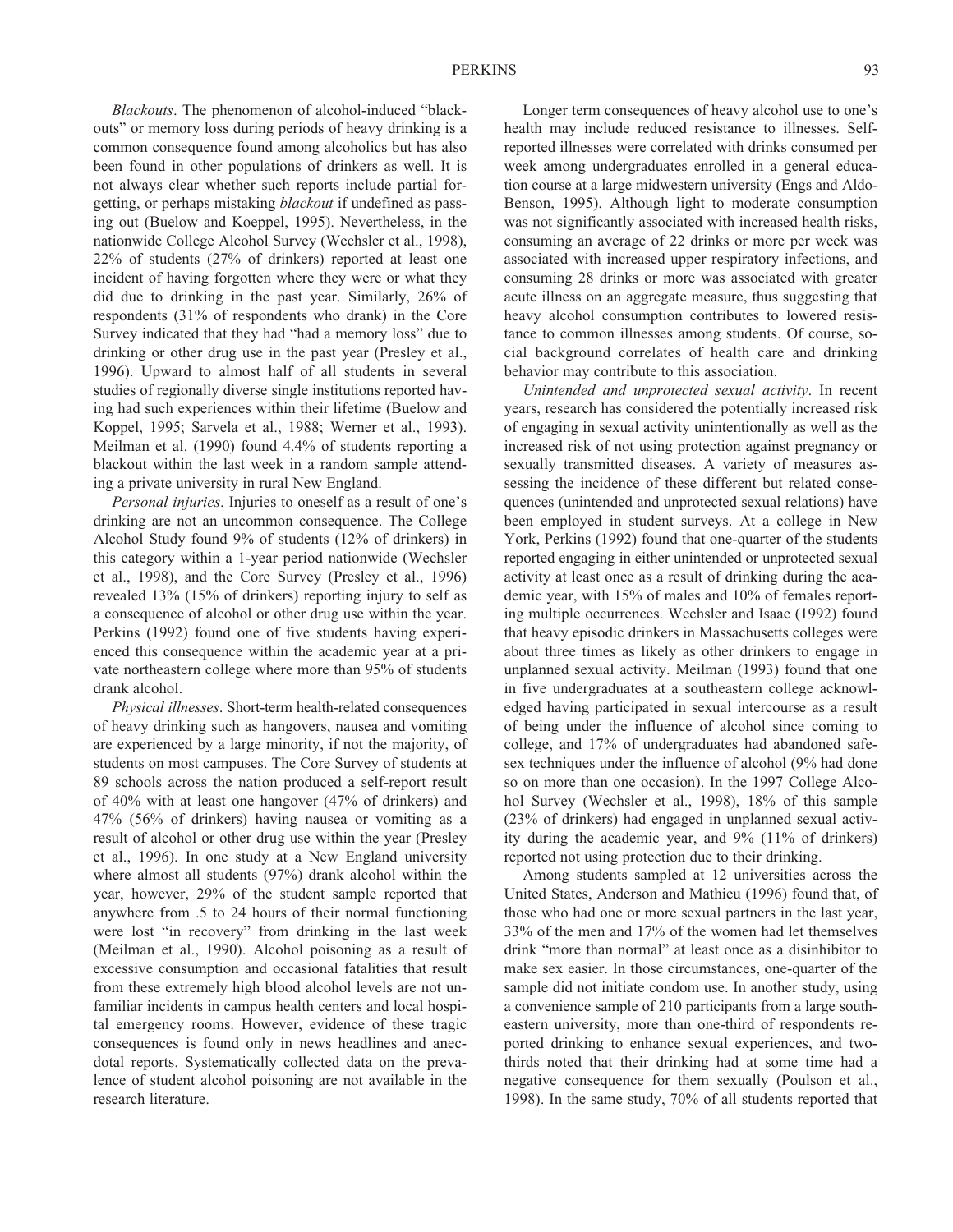they were less likely to use a condom in sexual activity after they had been drinking. Research at another southeastern university showed that for both men and women the frequency and quantity of usual alcohol consumption as well as having consumed alcohol prior to the last occurrence of sexual activity were positively associated with having multiple sexual partners (Desiderato and Crawford, 1995). Condom use did not demonstrate a consistent pattern in relation to alcohol use, however, in this research.

*Suicide*. Although links between suicide and substance abuse can be found in the research and clinical literature of psychopathologies, there are very little empirical data to draw on from the studies of broad college populations. Although most reports are anecdotal, some systematic survey evidence of the potential for alcohol misuse to result in this extreme consequence is suggested by national Core Survey data (Presley et al., 1996). Specifically, 5.1% of respondents (6.1% of drinkers) confided that they had suicidal thoughts, and 1.6% (1.9% of drinkers) revealed that they had actually tried to commit suicide within the last year due to drinking or other drug use. It must be noted, of course, that the measure used is a self-perceived assessment of the causal order. It is certainly plausible that suicidal thoughts may lead to elevated drinking, as depression increases the propensity to drink heavily.

*Sexual coercion and acquaintance rape victimization*. The prevalence of sexual coercion and rape victimization among female undergraduates has received significant documentation in empirical research (see Koss et al., 1987). Much of this victimization experience has been linked to the victim's alcohol use (as well as to the perpetrator's consumption). Of those participating in the Core Survey nationwide (Presley et al., 1996), 12% of females (14% of female drinkers) reported having been taken advantage of sexually during the last year as a result of their drinking or other drug use. It is surprising to note that 11% of males (13% of male drinkers) also indicated this experience, given that most of the research has focused on female victimization.

Frintner and Rubinson (1993) found that 27% of a random sample of female undergraduates at a midwestern university were victims of sexual assault, attempted sexual assault, sexual abuse or at least one incidence of battery, intimidation or illegal restraint. Of women who were victims, 55% had been drinking at the time. Among drinking women who had experienced sexual assault or attempted sexual assault, 60% reported their judgment had been moderately or severely impaired at the time due to drinking. Similarly, Harrington and Leitenberg's (1994) research on 1,090 female undergraduates attending four New England universities revealed that 25% had been victims of sexual aggression by an acquaintance since age 16 and more than half of the victims were at least somewhat drunk when victimized. In a study of 1,025 single white female students between the ages of 17 and 23 at another large midwestern university, higher scores on a global measure of experiencing sexually coercive behaviors were linked to heavy drinking (Gross and Billingham, 1998).

Explanations for the association between female students' drinking and increased risk of sexual victimization most often point to (1) increased consensual sexual activity prior to the forced activity, as alcohol contributes to more casual sexual behavior that may be misinterpreted by the male as an invitation to further sexual contact; (2) the cultural stereotype of a drinking woman as "loose" and therefore more desirous of sexual contact; (3) the victim's diminished ability to communicate clearly her choice to reject sexual advances when she is intoxicated; and (4) the diminished ability of the victim to defend herself physically or flee from an aggressor. (Abbey and colleagues [Abbey, 1991; Abbey et al., 1996] provide a more in-depth review and theoretical analysis.) These explanations should not be interpreted as "blaming the victim." Rather, the point here as in the studies cited is that, regardless of the fact that the woman should always have the right to reject or limit sexual advances at any point in any intimate encounter, increased alcohol consumption substantially reduces her ability to avoid being victimized.

*Impaired driving*. For students who have access to cars, impaired driving performance may be another negative consequence of their collegiate drinking. National survey data reveal approximately one-third driving under the influence of alcohol during the academic year (Presley et al., 1996; Wechsler et al., 1998). According to Engs et al. (1996), 17% of males and 10% of females who were light-tomoderate weekly drinkers reported having driven while drunk at least once during the year, whereas 56% of males and 43% of females who were relatively heavy weekly drinkers reported having done so.

*Legal repercussions*. Alcohol misuse occasionally results in disciplinary action against students or in arrests and prosecutions for violation of liquor laws such as minimum age requirements, open container restrictions, public intoxication or driving while alcohol impaired. In nationwide survey data, findings range from 5% to 12% of students admitting trouble with police or campus authorities as a result of their alcohol use (Engs and Hanson, 1994; Presley et al., 1996; Wechsler et al., 1998). Student arrests for driving while intoxicated were reported at a rate of 1.7% (2.0% of all drinkers) in the Core Survey (Presley et al., 1996).

*Impaired athletic performance*. Many other personal consequences appear likely due to misuse of alcohol by various types of students, but systematic empirical research is lacking. Using national Core Survey data, Leichliter et al. (1998) have shown that athletic team members and, even more so, team leaders consume more alcohol per week than nonathletes. These athletes were more likely to consume in a heavy episodic fashion and generally incurred more nega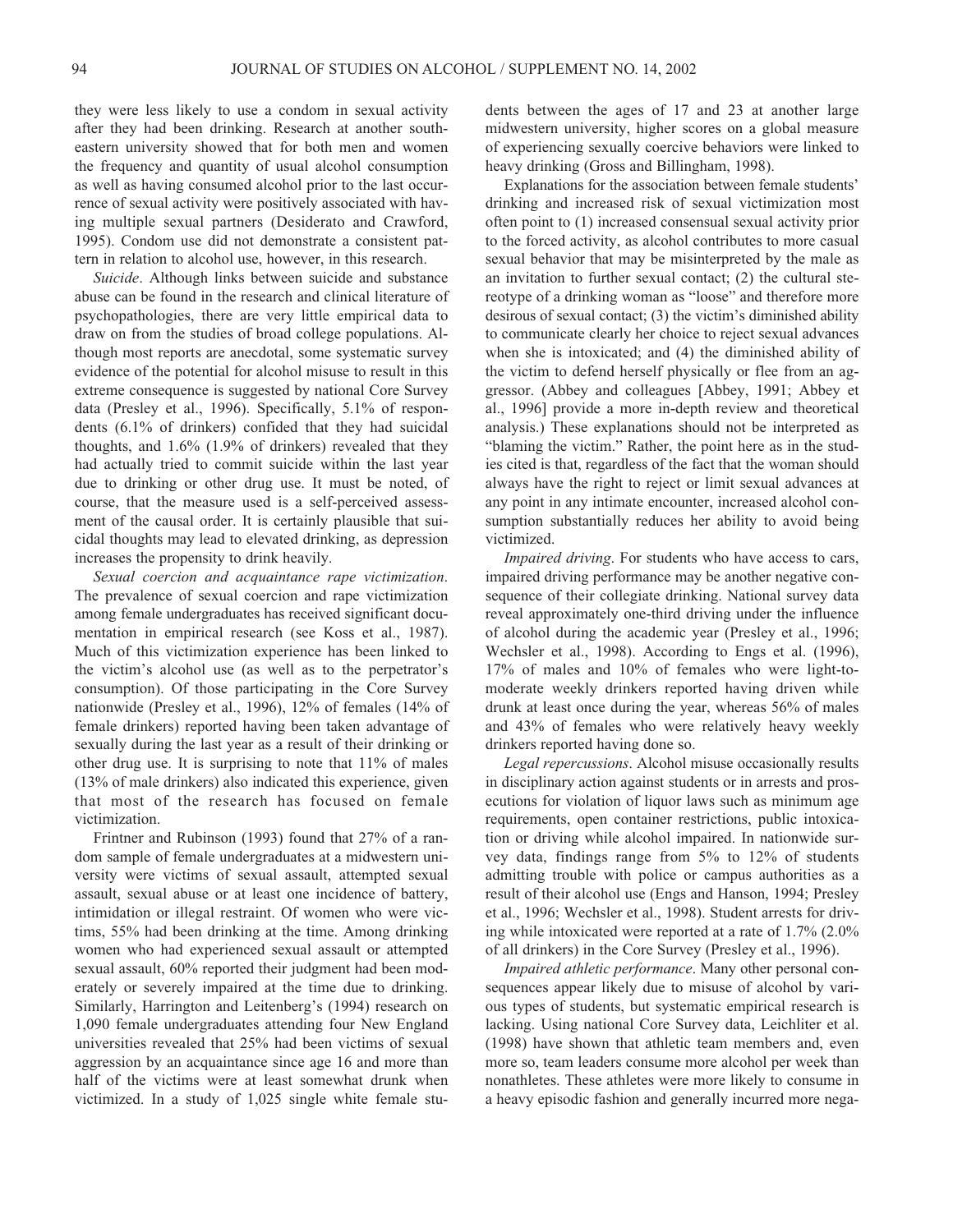tive consequences as a result. There are no data in the research literature on student athletes, however, that specifically assess impaired athletic performance due to their drinking. It can only be inferred that there is significant performance loss, given relatively high consumption levels each week by some athletes that could be detrimental to their physical capacities.

#### *Damage to other people*

While the research reviewed above makes clear the broad extent of damage that some students inflict on themselves as a result of their drinking, many consequences of student drinking are simultaneously or specifically inflicted on other people. Residents of local neighborhoods and campus visitors as well as college student, faculty and staff members may suffer as a result of individual students' heavy drinking.

*Property damage and vandalism.* Damage to neighborhood or residence hall personal space of others and the unsightly residue of intoxication, such as vomit and litter, are common complaints in the aftermath of student parties where alcohol is conspicuous. A consistent 8% of students admit damaging property or pulling a fire alarm in connection with their drinking during the year in several nationwide surveys conducted throughout the 1990s (Engs and Hanson, 1994; Presley et al., 1996; Wechsler et al., 1998). In Engs et al.'s (1996) national study, 6% of males and 2% of females who were "low-risk" in the amount they drank committed property damage in the last year, whereas 33% of males and 13% of females who drank at "high-risk" levels did so. Wechsler et al. (1995b) reported 12% of students claiming to have sustained property damage due to other students' drinking.

*Fights and interpersonal violence*. The interconnections of alcohol use to aggression and pathological behavior in late adolescent/young adult development in college have been discussed at length elsewhere (see Pezza and Bellotti, 1995; Rivinus and Larimer, 1993). Unfortunately, measures of violence used in studies of college populations frequently combine acts of verbal and physical aggression under the label of *fighting* even though the former may be more pervasive in college contexts. Nevertheless, 30% of all students (35% of drinkers) in the Core Survey nationally reported being involved in an argument or fighting as a result of their drinking or other drug use in the last year (Presley et al., 1996), and 14% of students (17% of drinkers) in another national study indicated having gotten into a fight after drinking in the last year (Engs and Hanson, 1994). Although the drinker reporting these incidents presumably experiences this fighting in most instances as a personal negative consequence, others are obviously the target of this aggression and thus experience the negative consequences of this student's intoxication as well, regardless of whether these other people had been drinking too. Indeed, 13% of students in one national survey stated that, as the result of another student's drinking during the academic year, they had been pushed, hit or assaulted; 22% stated they had experienced a serious quarrel; and 27% had been insulted or humiliated (Wechsler et al., 1995b).

*Sexual violence*. Drinking can also contribute to the violence and damage others experience as victims of sexual aggression. As an intoxicated student's inhibitions against inappropriate behavior are reduced or as one's cognitive ability to accurately perceive messages discouraging sexual advances is dulled, the likelihood of committing rape or some other unwanted sexual contact is significantly increased. Abbey et al. (1998) found that, among men attending a commuter university, greater alcohol consumption increased misperceptions of a woman's sexual intentions, which, in turn, produced a greater likelihood of sexual assault.

Presley et al. (1996) found 10% of all males (12% of male drinkers) and 3% of all females (4% of female drinkers) acknowledging that within the last year they had "taken advantage of someone sexually" as a result of their own drinking or other drug use. In another national study, 21% of students surveyed had experienced an unwanted sexual advance due to another student's drinking within the school year (Wechsler et al., 1995b). For female victims of sexual violence from male acquaintances at a midwestern university (27% of a random sample of female undergraduates), 68% of their perpetrators were reported to have been drinking—and in the judgment of the victims, almost all of these men were impaired to some degree (Frintner and Rubinson, 1993).

*Other potential disturbances*. A variety of other disturbances due to heavy drinking and intoxication are frequently noted in news reports and anecdotal accounts of college life, although reliable research on prevalence is slim or nonexistent. Hate-related incidents such as harassment due to one's race, religion or sexual orientation may be more likely to emerge when potential perpetrators are intoxicated, but this phenomenon has not been adequately researched. Noise disruptions generated by student drinking on campus are likely to affect the quality of other students' lives. Nationally, 43% of students noted they experienced interruptions in study or sleep because of someone's drinking within the academic year, and 44% reported having had to "babysit" another student who had drunk too much at least once (Wechsler et al., 1995b).

#### *Institutional costs and damage*

Student drinking can also deleteriously affect the institutional well-being of colleges and universities. Property damage reported by students due to drinking (cited above) certainly includes campus property that is vandalized or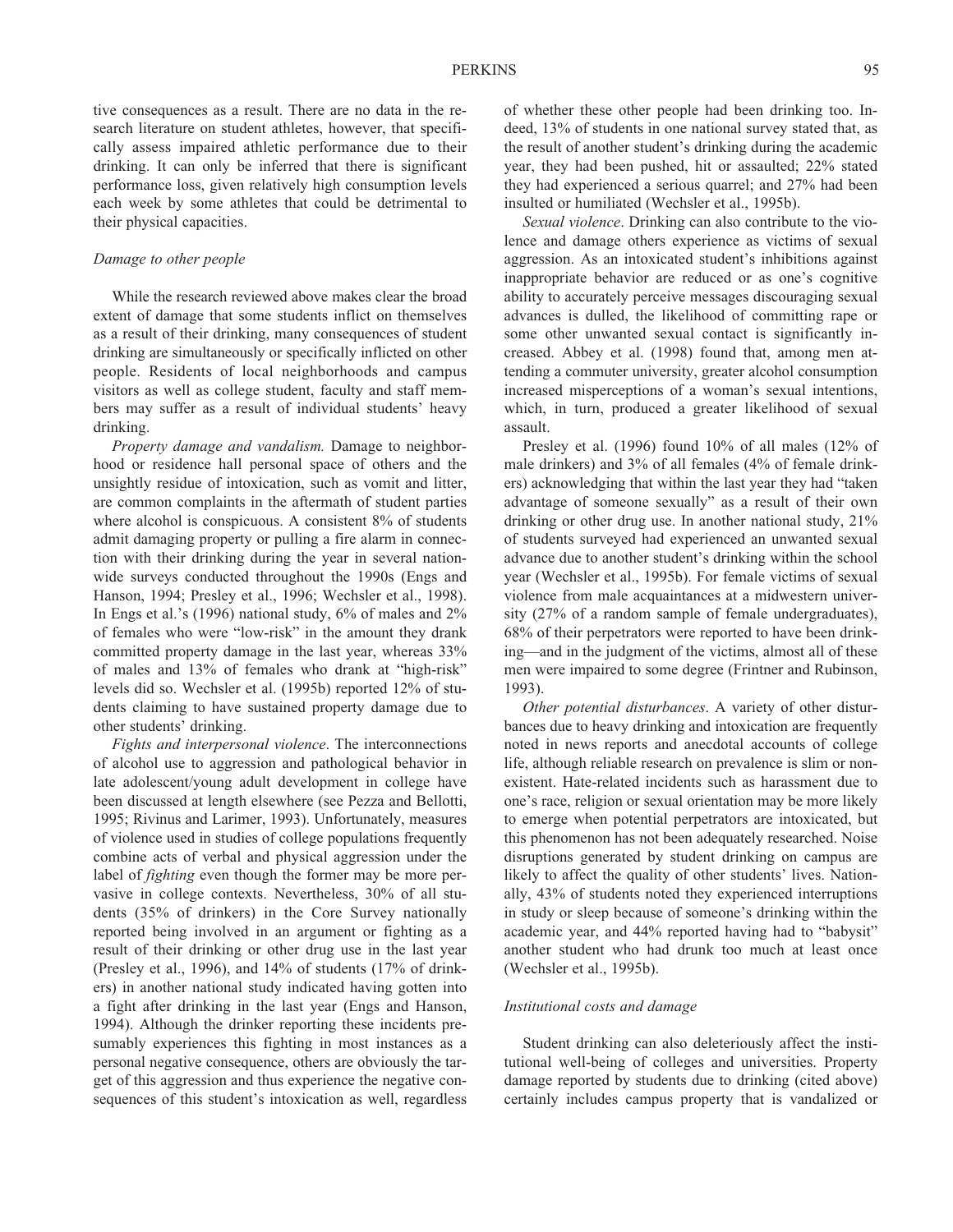destroyed by intoxicated students in residence halls and public restrooms or at campus concerts and athletic events, much of which will be a cost to the institution as a whole. Accurate research on these consequences is not available, but more than one-quarter of campus administrators surveyed at schools with relatively low drinking levels and more than half of administrators at schools with high drinking levels have reported "moderate" or "major" problems with damage to campus property (Wechsler et al., 1995b).

Given the prevalence of academic impairment previously cited as individual damage to self, one can extrapolate that alcohol misuse may contribute significantly to failure and dropout rates. This becomes an institutional cost as attrition rates and lost tuition revenue increase. The concomitant decrease in actual and perceived academic rigor due to heavy drinking may exact a further cost on the institution because much research suggests that the perceived academic rigor of a school is the most important factor in a student's choice of a school to attend. Strains in "town/gown" relations over student alcohol misuse may add to the institution's "image problem."

Other institutional costs might include added time demands and stress placed on college personnel who are required to deal with student alcohol misuse. Although detailed studies of lost time and emotional tolls are yet to be conducted, it is certainly the case that much of the counseling load in college counseling centers, calls for security staff assistance and administrative hearings on academic and disciplinary cases involve student alcohol misuse. In addition, the time and emotional energy that college administrators must devote to students and families when a student overdoses from drinking and is hospitalized or dies from alcohol poisoning or other alcohol-related incidents can be enormous. Finally, the legal costs of suits brought against academic institutions for liability in these circumstances present another major consequence that goes well beyond the scope of this review.

#### **Patterns of Damage**

# *Gender differences*

Most research on negative consequences has typically found more total consequences of student drinking for males compared with females (Berkowitz and Perkins, 1987). Explaining gender differences in consequences of drinking is more complicated than simply pointing to commonly observed discrepancies between consumption levels of men and women. Gender differences in amounts consumed do not translate directly into the equivalent differences in intoxication levels because women can typically achieve the same blood alcohol concentration as men while consuming less alcohol due to biological differences in body weight, fat-to-water ratios and metabolic processing. Thus one na-

tionwide study of students found that women who drank four drinks in a row were about as likely to experience negative consequences as men who drank five drinks in a row (Wechsler et al., 1995a).

Furthermore, Perkins (1992) has argued that gender differences in overall negative consequences have historically been overestimated based on most research that has not adequately taken into account types of consequences that commonly affect female students who drink. Public risk taking, aggression and deviance are much more culturally ingrained characteristics of the male gender role. Male students do, indeed, exhibit far more problems in public circumstances and in damage caused to other people as a result of their drinking. When damage to self and more private consequences are considered, however, this gender gap diminishes or even disappears. In a random sample of undergraduates at a college in New York, Perkins (1992) found that males were more than three times as likely to have damaged property and twice as likely to have physically injured others during the academic year as a result of drinking when compared with females. In contrast, only slight gender differences were found for the detrimental effect of drinking on poor academic performance and unintended sexual activity in this study, and there was no difference at all when memory loss and injury to self were considered. This pattern can also be found in Wechsler and Isaac's (1992) data from Massachusetts colleges. Men were two to three times as likely to commit property damage, get into fights and get into trouble with police due to drinking, but memory loss, poor academic performance and unplanned sexual activity showed virtually no gender differences when students were grouped by amounts consumed. Similarly, Lo's (1996) surveys of students at a midwestern university and a southern university and Cronin and Ballenger's (1991) study of American students attending college in West Germany revealed sizable gender differences in consequences from drinking when deviant public behavior was involved, but no significant differences in consequences to personal health such as blackouts, vomiting, hangovers, nausea and unintended sexual activity.

#### *Racial and ethnic differences*

Although studies exist showing heavier consumption patterns among white students in comparison with blacks and other racial and ethnic groups (for a review of this literature, see Prendergast, 1994), differences in actual consequences (both in consequences overall and in particular types) have not been equally documented. Data are available on racial/ethnic differences for a range of consequences, however, in the nationwide Core Survey (Presley et al., 1996) database. Native Americans and whites stand out as most problematic on almost all of the 19 items presented. Hispanic students come next in prevalence rates of conse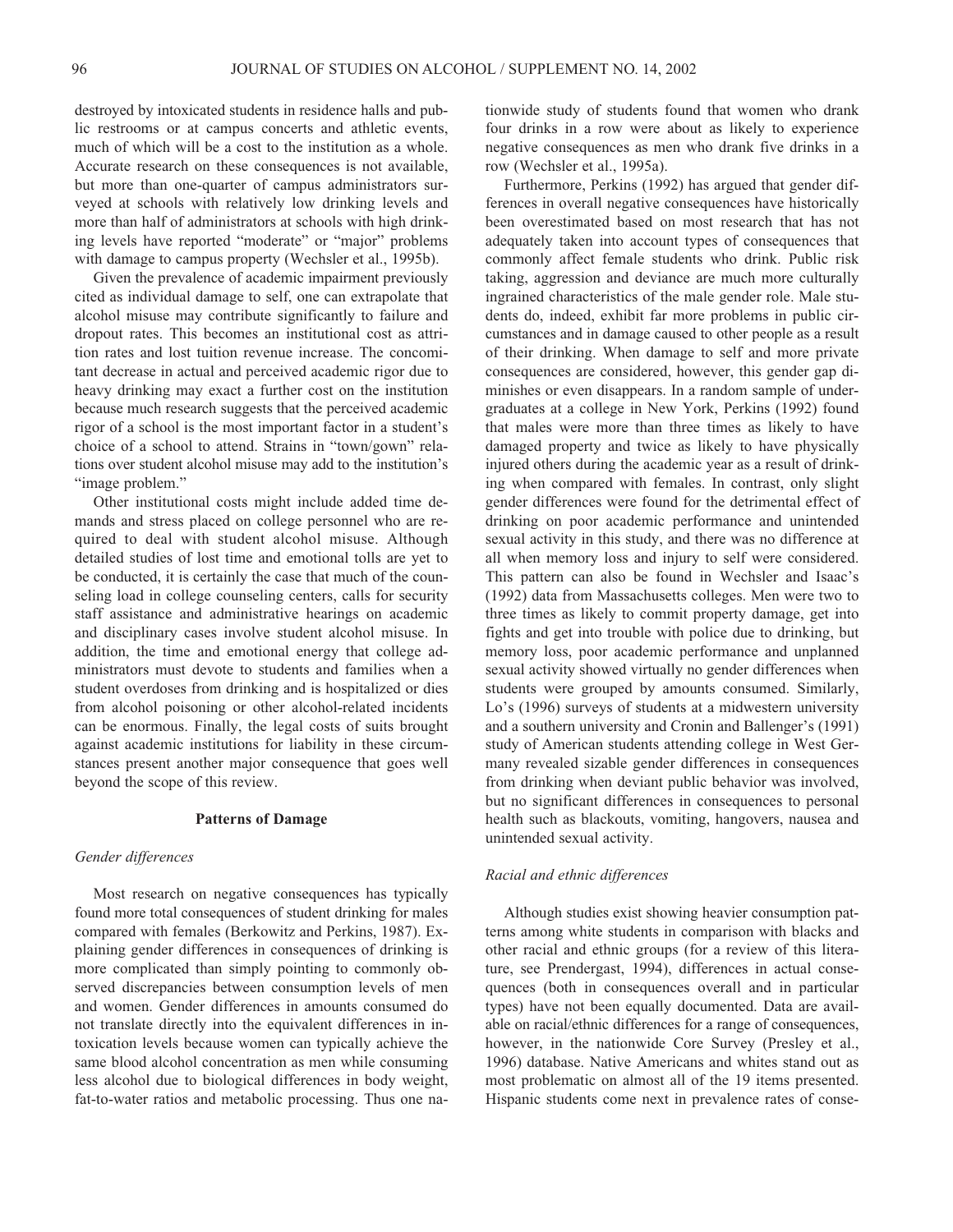quences matching that of whites on a few items. Asians and blacks exhibit the least problematic rates of consequences across all items. Thus it appears from these data that students' consequence rates from drinking closely follow the racial/ethnic patterns that have been reported in previous literature on consumption levels, regardless of the type of consequence. Moreover, one can adjust for racial/ ethnic differences in abstinence rates by computing the negative consequence rates only for drinkers and still the same overall pattern among groups remains, albeit slightly less pronounced.

# *Time trends*

Only a few studies document historical patterns in consequence levels over the last generation of college students. A report by Hanson and Engs (1992) provided nationwide data drawn in four comparable samples at 3-year intervals between 1982 and 1991. Significant and consistent decreases across the time period were noted on 3 of the 17 consequence items (where students were asked to note if the consequence had happened at least once in the previous year), all relating to drinking and driving. In contrast, three items showed a significant and consistent increase in consequences: experiencing a hangover, vomiting as a result of drinking and getting into a fight after drinking.

Wechsler et al. (1998) provided a comparison of consequences reported in 1993 and 1997 nationwide surveys of college students. Significantly higher percentages were found in all of the 12 consequence items in 1997, with the rate of increases ranging from 10% to 50%. This picture of increase in consequences must be tempered somewhat, however, in that absolute differences between time periods ranged from 0.2% to 4.5%, and statistical significance was easily achieved with these small differences given sample sizes of more than 11,000 in each sample. Furthermore, the percentages experiencing negative consequences here were for drinkers only, but the abstainer rate moved from 16% in 1993 to 19% in 1997 (a 22% increase), so the overall increases in negative consequences would be less for the total population of students.

Finally, Perkins' (1992) study of gender differences in consequences provided data that, although collected in only one undergraduate institution, are based on four representative samples collected across a 10-year period from 1979 to 1989. In six of the eight consequence types considered, there was no evidence of consistent change in the gender patterns. That is, where males were more highly represented on consequences, they tended to remain so across time, and where little or no difference existed between men and women in the earlier years, this remained the case as well. With regard to physical injury to others, however, the very large differences between men and women declined, and with regard to physical injury to self, the gender difference

observed in the earlier years disappeared completely by 1989.

#### *Frequency of consequences for individuals*

Only a few studies cited in this review include any information about the frequency with which specific consequences occur for individuals. Presley et al. (1996) recorded six categories of response (never, once, twice, 3 to 5 times, 6 to 9 times and 10 or more times within the year) for consequences. Being hurt or injured, getting in trouble with the police and performing poorly on a test, if experienced at all, occurred only once or twice for most individuals that experienced them. For hangovers, driving a car under the influence and missing class, however, occurrences of 3 to 5 times within the year were just as frequent as reports of only two occurrences. These findings might suggest that although certain drinking outcomes may be viewed as negative by researchers, they may not be perceived or experienced as such by some students.

#### *Developmental and contextual effects*

The prevalence, amount and frequency of alcohol consumption typically increase in the transition from high school to college and typically decrease after graduation. This pattern may be indicative, in part, of developmental transitions from adolescence into early adulthood. Changing social contexts in late adolescence with greater access to alcohol and legal drinking age peers and the nature of the transition into and out of college environments may also play a role. Nationwide data comparing traditional age college students and their noncollege counterparts reveal notably higher rates of heavy episodic drinking (consuming five or more drinks in a row) among the college students (Johnston et al., 1997). This suggests that the culture of heavy alcohol use in peer-intensive campus contexts is a crucial factor for young adults. Analyses examining negative consequences of drinking across transition points are unfortunately very rare, however, and no comparisons of negative consequence rates between college and noncollege young adults were found in the body of research under review here. Nevertheless, a few studies reporting consequence measures across collegiate stages can be cited. Using an index of total negative consequences from drinking, Curtis et al. (1990) found no significant differences between first-year students and seniors at a midsized eastern college (large gender and ethnic differences were revealed on the measure of consequences, however). Presley et al. (1996) uncovered very few differences in rates across the cross-section of undergraduate class years. First-year students were less likely to have experienced a hangover during the year (55%) compared with seniors (65%). First-year students and sophomores were more likely to have gotten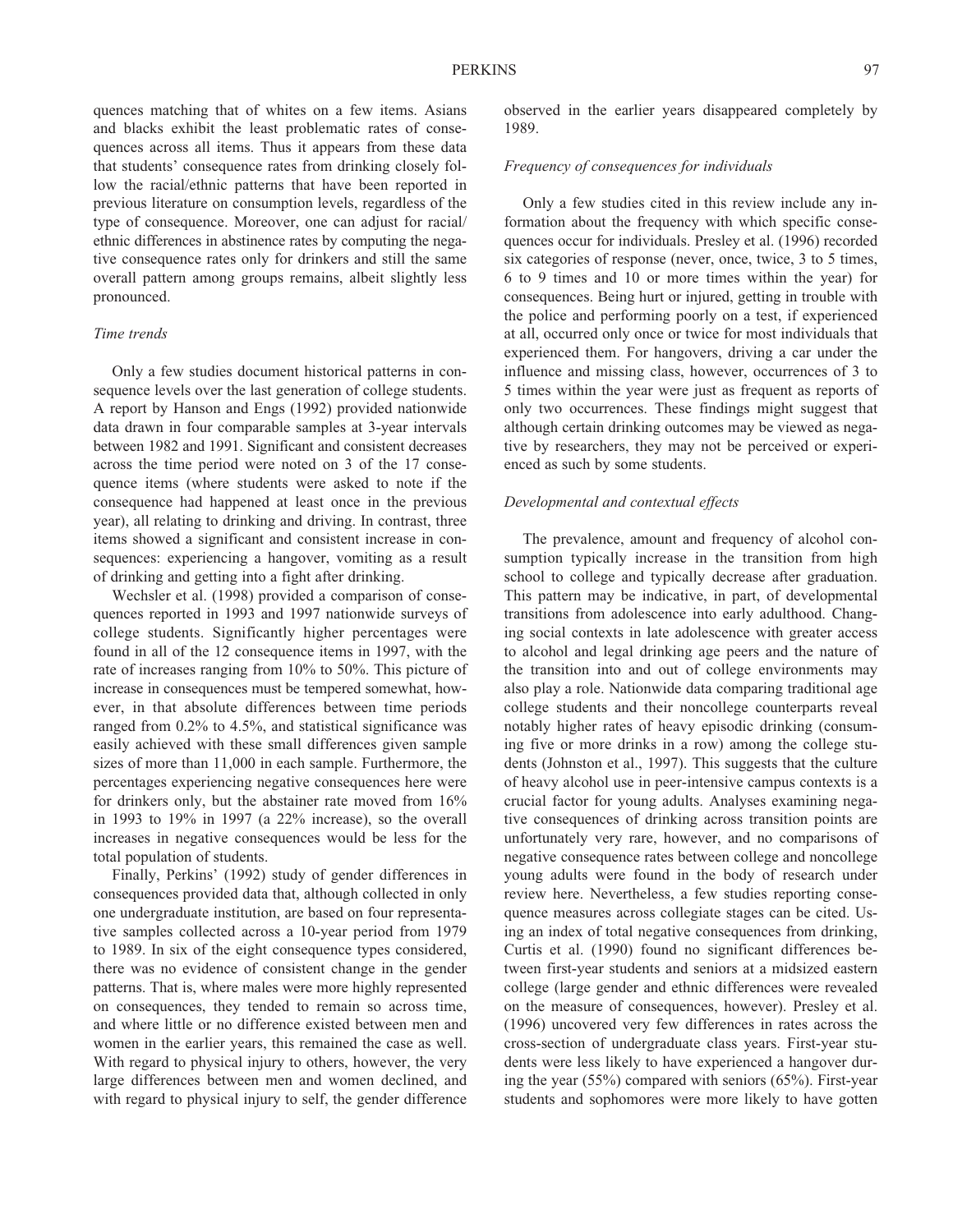into trouble with police or campus authorities (15% of each year) in comparison with seniors (9%). Driving while intoxicated steadily increased across class years from 28% to 38%. Being hurt or injured due to drinking during the year steadily declined from 15% to 11%. Having been taken advantage of sexually steadily declined from 14% to 10%. Among all the other negative consequences of drinking that were surveyed—poor academic work, missed class, property damage, arguments and fights, nausea and vomiting, memory loss, arrests for driving while intoxicated and suicidal thoughts and attempts—there were no appreciable patterns of difference across class years.

Perkins (1999) examined college to postcollege transitions in drinking behavior and motivations that included measures on a wide range of negative consequences. Graduate cohorts surveyed as undergraduates were again surveyed from 2 to 13 years since graduation about the same negative consequences. This study demonstrated sharp drops in single and multiple negative consequence rates in the first few years after graduation followed by continuing declines in these consequence rates in subsequent postcollegiate years.

### *Perceptions of self as a problem drinker*

It seems quite reasonable to expect that students who report frequent negative consequences or a consistent pattern of problems resulting from their own drinking during the academic year would also be quite likely to identify themselves as having a drinking problem. Yet in an earlier review of research on problem drinking among college students, Berkowitz and Perkins (1986) pointed out that the literature demonstrated only a modest overlap at best between self-identified prevalence of problem drinking and rates of excessive consumption and negative consequences. The more recent research exploring this notion, albeit very limited, similarly does not provide evidence of a strong connection. For example, in Presley et al. (1996), the negative consequence rate for heavy episodic drinkers was greater than 40% on nine items ranging from performing poorly on a test (41%) to driving while intoxicated (57%) to nausea and vomiting (74%), and yet only 22% of these high-risk drinkers reported thinking at least once during the year that they might have a drinking or other drug problem. Posavac (1993) asked a small convenience sample of 133 undergraduate students about whether they thought various consequences would be indicative of a person having a drinking problem. Fully two-thirds of the respondents did not think that throwing up at a party due to drinking was indicative of a drinking problem if it only happened once a month. More than half of the students believed that missing classes or appointments after drinking did not constitute a problem if limited to only once a month. In the same study, about half of the males thought becoming sexually aggressive or promiscuous, getting into a fight or being unable to remember what happened after drinking, likewise, was not indicative of a drinking problem if limited to once a month. Furthermore, one-third of all respondents did not judge throwing up at a party due to drinking as indicative of a problem even if it happened more than once a month.

#### **Need for Further Research in Academic Institutions**

Although many studies on negative consequences of student drinking have been published, systematic assessment is far from complete. For example, the topics of impaired athletic performance and the cost of lost educational opportunities due to drinking have not been thoroughly assessed. There is little published on the clustering of consequences by type of consequence or among subgroups of students. Also, the negative consequence of increased risk of alcohol dependence in later life due to heavy college drinking is an important potential consequence to consider. Conducting empirical studies of this type of consequence is very difficult, however, given the need for longitudinal panel data over a significant period of time. Thus long-term consequences of college drinking remain largely speculative.

The need for longitudinal data goes beyond the desire to study long-term effects. Much of the current data linking the degree of problem behavior to reports about one's usual level of alcohol consumption are correlational studies. In this research, it is not at all clear whether some problem behaviors are a product of the drinking lifestyle of students or simply a covariate where both drinking and the problem behavior reflect other influences in one's social background. Current research on the association between grade point average and drinking presents an important example of this dilemma.

Alcohol-related highway crashes most certainly produce consequences for persons other than the drinking driver in many instances. Given the level of impaired driving noted by students in research cited earlier, it is likely that significant harm to self and others may result.

There can be little doubt that the cumulative individual damage to self and others as cited in this review produces a substantial demand on the resources of institutions where student alcohol misuse is relatively pervasive. Extra time required in police work, counseling, hospital services, custodial services and legal counsel, as well as in administrative "damage control" in public relations, seems apparent.

In short, an extensive accumulation of research on college drinking has led to a much clearer picture of the problems produced by student alcohol misuse. Yet more research on variation and concentration of consequences within college populations, longitudinal studies of student developmental behavior and studies of student perspectives on what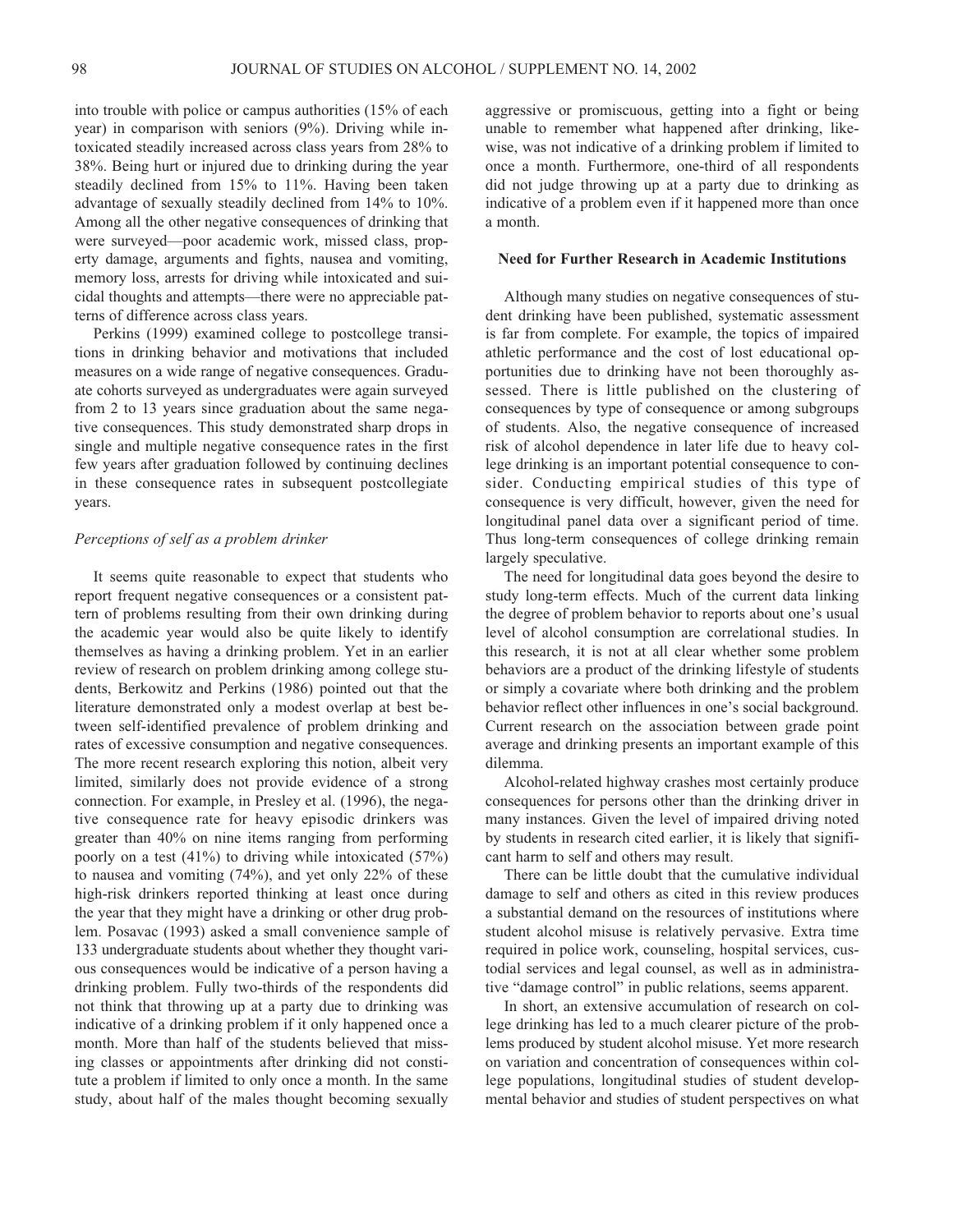are experienced as negative consequences are all needed to portray more accurately the actual and perceptual landscape of drinking consequences in college.

#### **Research Implications for Prevention**

Although the picture is not complete, researchers surveying heavy drinking in college populations have demonstrated a wide range of negative consequences that personally affect the drinkers themselves, others with whom they come in contact and the institutions they attend. The prevalence rates for most negative effects on oneself and negative effects on others show that, for most of these consequences, at least 10% of students and frequently as much as one-third of the population are negatively affected in a given year. Moreover, there is no evidence that prevalence rates for most consequences are declining nationally. Thus the problems generated by student misuse of alcohol continue to present a major health hazard and social problem for higher education communities and for society at large.

Amid this assessment it is also important, however, to emphasize that these consequences are *not* occurring for the majority of students in most contexts and that this review should not be interpreted as an indictment against students in general. When the majority of students are misperceived among peers as more problematic than is the case and when students and staff think the majority of students carelessly let drinking hurt themselves and others misperceptions of the norms that widely occur in most college populations (Perkins et al., 1999)—then these misperceptions will facilitate or give social license to the students who are problematic and destructive in the misuse of alcohol (Perkins 1997; Perkins and Berkowitz, 1986; Perkins and Wechsler, 1996). Thus prevention planners must simultaneously keep in mind and publicly promote to students the fact that the majority of students are typically not problematic with regard to drinking.

Furthermore, the effectiveness of traditional prevention strategies that simply rely on warnings about harm to oneself must be questioned when used in attempts to reduce types of consequences found to be relatively pervasive in student populations and for types of consequences that are just as likely to occur multiple times as to occur only once for the individual during the academic year. These findings suggest that such consequences may not be experienced or perceived as particularly negative by students reporting them even though academic staff and prevention specialists may view the consequences as negative. Otherwise, frequent or repeated occurrence of particular consequences would be discouraged once students had experienced the consequence. Indeed, there is only a modest overlap between selfidentified problem drinking and the incidence of objectively defined negative consequences. Thus simply making students more aware of drinking hazards that they do not perceive or subjectively experience as indicative of a problem, or simply attempting to scare students with reports of problem rates, is not likely to be an effective prevention approach.

Thinking that consequences to oneself will "teach a lesson" must be questioned, not only by the fact that multiple instances of some drinking consequences occur during the academic year for a significant minority of students, but also by the fact that, for most types of consequences, the evidence does not suggest a notable decline in rates from one year to the next as students progress through the college years. An intoxicated student who behaves obnoxiously in public may feel no embarrassment or condemnation at all if the student's peers complacently ignore him or her or if both this student and the student's peers simply think of the student's actions as typical of most students. A student who vomits during participation in a drinking game may experience the physical discomfort as only a relatively minor negative side effect of his or her drinking when weighed against his or her erroneous notion that this type of activity is common among almost all students and his or her actual experience of immediate peer approval in the cheers of other participants.

Furthermore, many consequences identified in this review do not directly affect the student who produces them. Indeed, the lists of consequences to others and to institutions from students' drinking are equally problematic, and these consequences often occur without any immediate negative result for the student who is misusing alcohol. Thus prevention approaches are needed that enlist faculty, staff and, most importantly, the majority of students in reacting negatively and in a clear and direct fashion to students who do misuse alcohol and in communicating not only the acceptability but also the normality of healthy student behavior, so that negative consequences of drinking are not inadvertently enabled or rewarded in academic communities. The extensive and tragic list of consequences due to persistent student alcohol misuse makes clear the stake all higher education community members have in conveying this message.

#### **References**

- ABBEY, A. Acquaintance rape and alcohol consumption on college campuses: How are they linked? J. Amer. Coll. Hlth **39:** 165-169, 1991.
- ABBEY, A., MCAUSLAN, P. AND ROSS, L.T. Sexual assault perpetuation by college men: The role of alcohol, misperception of sexual intent, and sexual beliefs and experiences. J. Social Clin. Psychol. **17:** 167-195, 1998.
- ABBEY, A., ROSS, L.T., MCDUFFIE, D. AND MCAUSLAN, P. Alcohol and dating risk factors for sexual assault among college women. Psychol. Women Q. **20:** 147-169, 1996.
- ANDERSON, P.B. AND MATHIEU, D.A. College students' high-risk sexual behavior following alcohol consumption. J. Sex Marital Ther. **22:** 259 264, 1996.